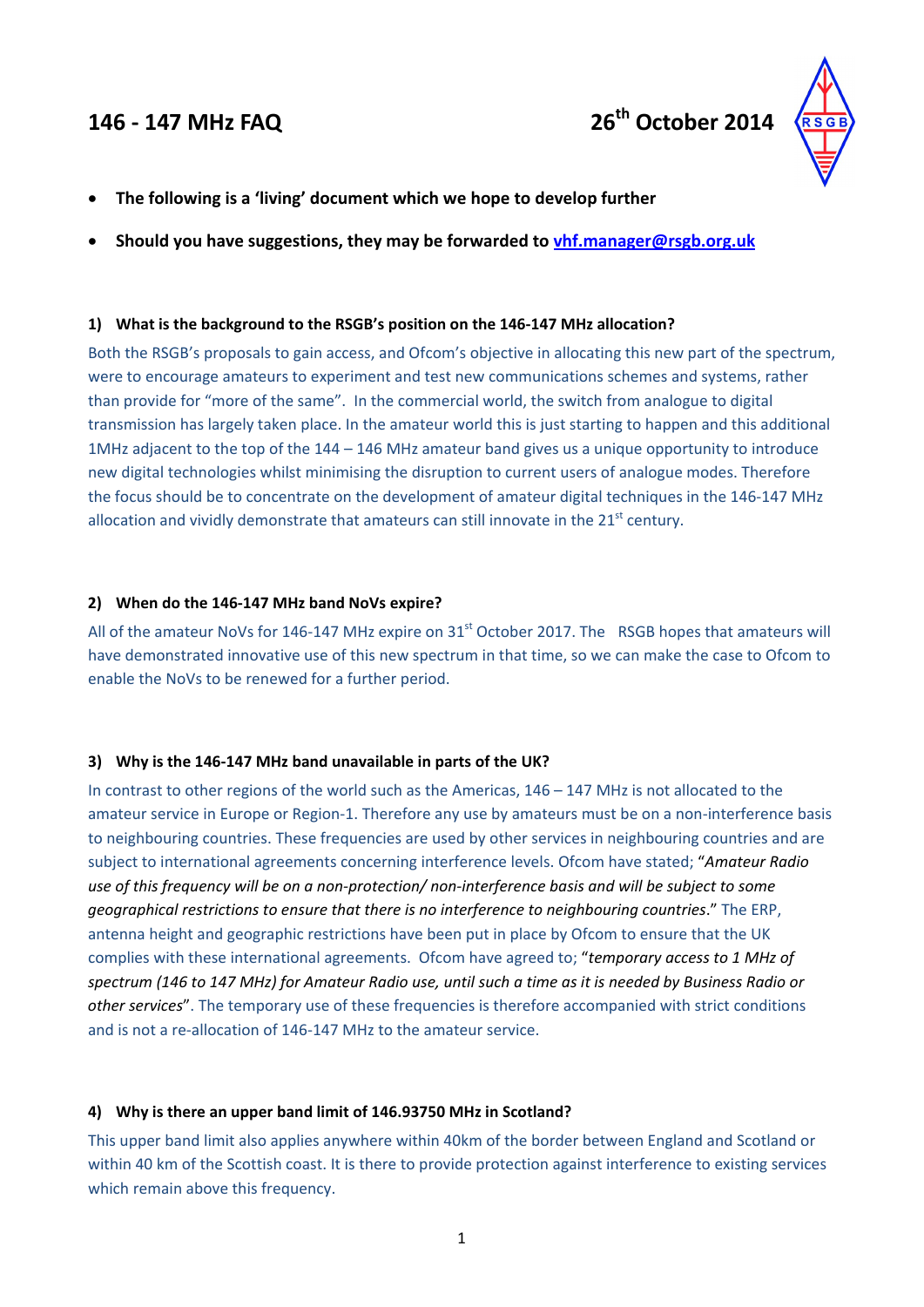# 5) Why is the 146-147 MHz NoV only available to holders of a Full amateur licence and not Intermediate **or Foundation licensees?**

In terms of enabling innovation and experimentation it might have been preferable if Ofcom was prepared to grant 146 MHz NoVs to holders of all classes of UK amateur licence. However, the Ofcom view was that because Full licensees have demonstrated a greater comprehension of the interference aspects, NoVs will only be available for holders of full amateur licences.

#### In the Ofcom statement it states:

*"We acknowledge the views expressed about restricting use of the spectrum to Full Amateur Radio* licence holders. In our earlier response, we note the risk of harmful interference to users of radio in other *countries, given the international reach of Amateur Radio. In order to successfully manage and minimise the risk of interference to other users (notably those in other countries), licensed Radio Amateurs who use these additional frequencies need to possess an advanced level of practical ability and an advanced understanding of radio theory and radio operating techniques. This is demonstrated by passing the exacting examination required to hold a Full licence. We therefore remain of the view that the availability of the additional spectrum should be for Full Amateur Radio Licence holders only. Our* decision is consistent with the availability of a number of the other variations available to licensed Radio Amateurs, which we also restrict to Full licences. Furthermore, the availability of an NoV to Full licence *holders is in line with our standard policy procedures."*

#### 6) Why do Ofcom state in the NoV; 'These band limits are absolute limits and not centre frequencies'?

Ofcom have expressed it this way in order to avoid any confusion that amateurs might have about transmissions near the edges of the 146‐147 MHz band. It is there to ensure that there is no interference by amateurs with other services above 147 MHz (or 146.93750 MHz for anywhere in or within 40km of Scotland or the Scottish coast). It also means that amateurs using digital transmission methods must ensure that their transmissions do not spread beyond the band edges. We would recommend that all amateur transmissions should be supressed by at least 60dB at the edge of the band in accordance with ITU‐R recommendations.

#### **7) Will the RSGB publish a band plan for the 146‐147 MHz band?**

Yes - it will follow shortly

#### 8) Why are there no allocations in the band plan for analogue modes such as; CW, SSB, FM or AFSK?

During the discussions concerning VHF Spectrum Release, which resulted in the 146‐147 MHz temporary allocation, Ofcom's view was that they were not keen on allocating additional VHF spectrum to amateur radio for 'more of the same'. As the RSGB case was that we needed some additional spectrum for amateurs to experiment and test new digital communications schemes and systems, there will not be any 146-147 MHz band plan allocation for CW, SSB, FM or AFSK data.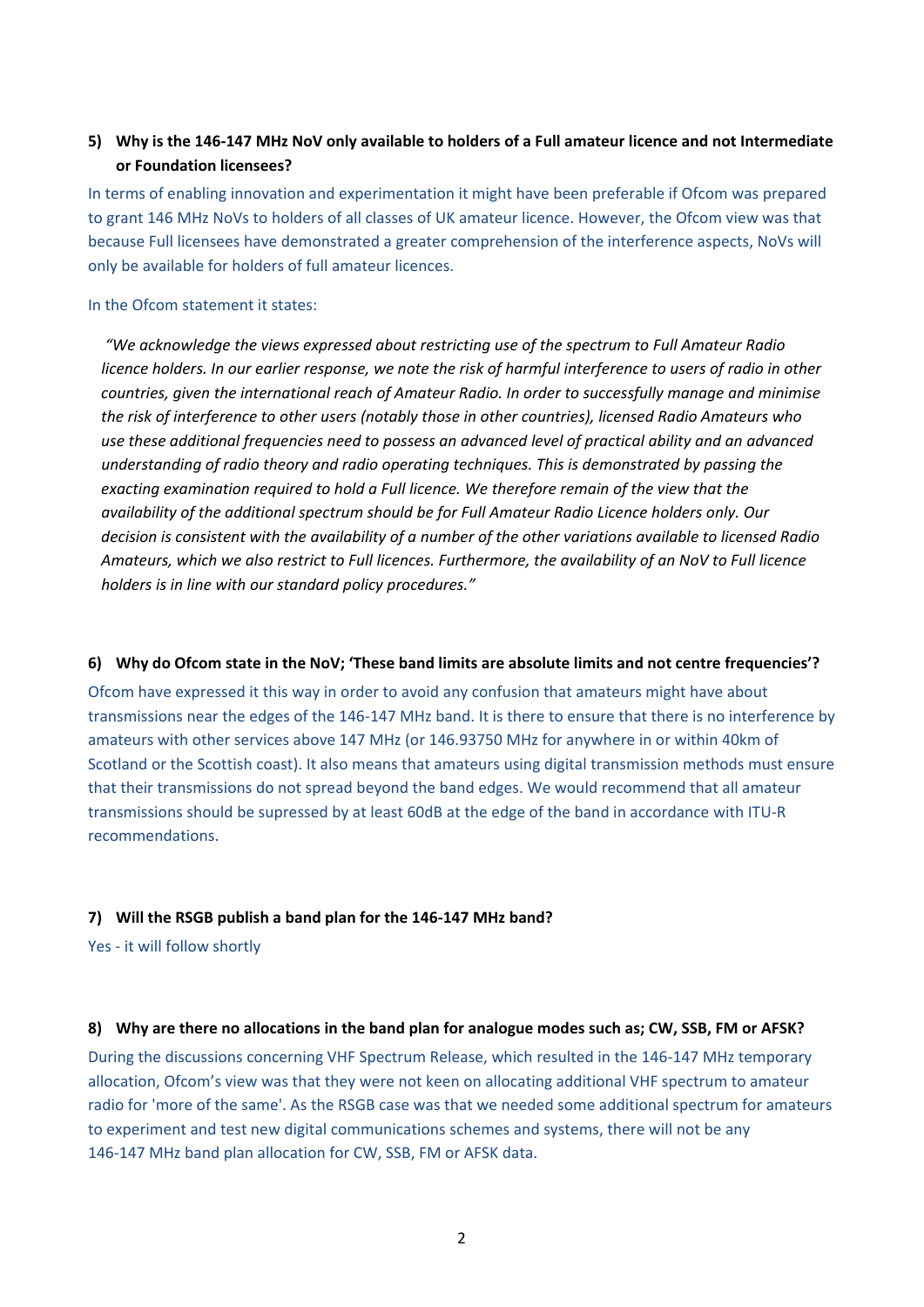#### **9) Does that mean that we should not use analogue modes in the 146‐147 MHz band?**

The strict geographic and ERP restrictions Ofcom have put in place to protect other services will limit the range on 146‐147 MHz well below that to which most amateurs are accustomed on 144‐146 MHz. The existing 144‐146 MHz Primary allocation has more than enough room for users of analogue modes and where it is possible the 144‐146 MHz band plan provides protection of users from interference from other modes. In contrast the 146‐147 MHz band plan is designed to give digital modes, including wider bandwidth ones precedence over analogue modes.

As we have been granted this new spectrum after making a case based upon innovation and experimentation with digital communications techniques it would be a shame if amateurs just used this new allocation for the same things for which we already have 2MHz in the 144‐146 MHz band. This could undermine the RSGB case for UK radio amateurs keeping this spectrum in the long term and further requests as Ofcom releases other currently 'unused' spectrum.

#### **10) Are there going to be repeaters in the 146‐147 MHz band?**

There have been suggestions of moving repeaters into the 146‐147 MHz band. This is not possible under the current temporary NoV terms. In the longer term, unless there was some new experimental aspect, digital voice repeaters are likely to be regarded as 'more of the same' and would be unlikely to gain a licence. Even if Ofcom did agree to licence experimental repeaters (such as single frequency TDD), the non‐interference conditions imposed in the 146‐147 MHz band would severely restrict the radiated power and coverage compared with those operating in the 144‐146 MHz band.

#### **11) What sort of digital modes can we use in the 146‐147 MHz band?**

There is a wide range of possible methods of communicating with Digital Voice in addition to the more established D‐Star and DMR schemes. These include experimentation with Codec 2 and using other techniques not yet attempted by radio amateurs. Amateur TV enthusiasts have already demonstrated DVB‐S transmissions with rates as low as 250 and 125kS/s, so there is certainly room for narrowband Digital Amateur Television. Likewise there is room for moderate bandwidth data modes, up to 350kb/s. Although we have been allocated 1MHz of spectrum there are issues with the spectral control of digital TV and data modes. Amateurs will need to pay close attention to amplifier linearity and strictly control the final transmitted bandwidth. For the true experimenters there is a wide range of spread‐spectrum, chirp and OFDM techniques which have not been tried by radio amateurs.

#### **12) What sort of data transmissions can we use the 146‐147 MHz band?**

The 146‐147 MHz band is ideal for testing new forms of medium bandwidth data transmission that can surpass traditional methods such as amateur AX25 packet data. Some higher speed data modes used by amateurs on microwave frequencies produce a very wide transmitted spectrum and are clearly not suitable for the 146‐147 MHz band. Even the 128kbps medium data rate D‐Star 'DD Mode' used on the 1296 MHz band fills up over 500kHz of bandwidth at 60dB down on the peak transmitted power. However we do expect that amateurs will be able to develop solutions compatible with the spectral constraints of the 146‐147 MHz band.